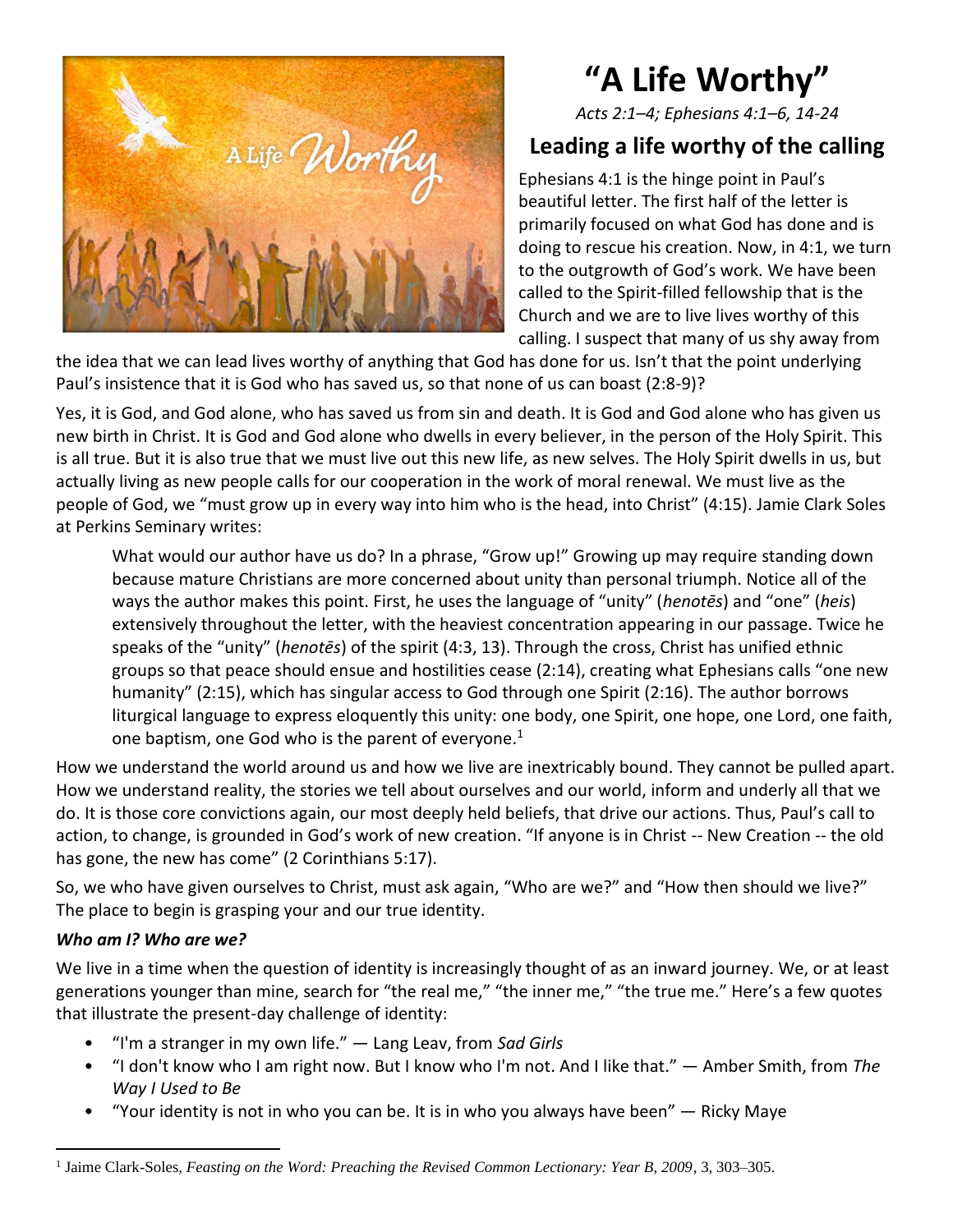• "What matters most is not 'what' you are, but 'who' you are." ― DaShanne Stokes

As I read through a lot of present-day quotes and passages about identity, I was struck by the thought that ancient peoples had an easier time with this. For the people of the ancient near east, there was no belief in an "inner me" or a "real me" that they had to discover. A person's "identity," their "self," was seen in their actions and in their social position. They weren't worried about "finding themselves" or discovering their "inner spirit;" their actions revealed the truth about their true self and others were always ready to tell them what they saw.

To this day, I suspect that for many of us, our "identities" are bound up with what we do and how others see us. For example, my identity could be centered on my marriage, "I am Angee's husband," or my children, or my work, or my hobbies, or . . . and the list goes on. But, there are also possibilities that are more immutable. I am also white, male, 55 years old, kinda chunky . . . and that list goes on too. Somehow, out of all this, we end up with a sense of who we are, an identity. We might be comfortable with this identity, or we might be desperately anxious to change it.

## Paul's Plural "You"

We are individualistic people living in an individualistic society. When we come to Paul's letters it's natural that we'd read the many "you's" as being directed at each of us individually. Thus, we read today's passage as Paul saying to me that I am to "lead a life worthy of the calling to which [I] have been called."

But that isn't really Paul's point. His "you" in verse 1 is plural, not singular. He is speaking to the community of believers, as a body, not as a bunch of individuals. It is the community's calling that he is speaking of. If Paul had been a Texan, the passage would read this way: "I beg y'all to lead a life worthy of the calling . . ." For Paul, everything began and ended with the community.

In Paul's letters, nearly all the "you's" are plural. Paul's work is focused on starting and growing communities of believers. Do what builds up the community he writes. Do what is a good witness to others. Avoid what tears down the community. Avoid what is a bad witness to others. Those four instructions pretty well summarize all of Paul's teachings about what believers should and shouldn't do.

### *The new way, befitting a new life*

Wherever we've landed in the past as to our identity, all that is transcended by our identity in Christ. After all, as Paul wrote, "Do you not know that your body [your whole self] is a temple of the Holy Spirit within you, which you have from God and you are not your own? For you were bought with a price; therefore glorify God in your body [with your whole self]" (1 Corinthians 6:19-20). Some price…God on a cross.

And so we put away our old self and don the clothes of our new self. There can be no going back. Who would want that? Who would purposefully come out of the shower and put on the smelliest old rags you could find?

No…clothing of humility and gentleness, clothing that bears one another in love, clothing that speaks the truth in love—all aimed at our unity in the Spirit—must be our way. Anything less denies our birth in a new human race. Every community of believers is a colony of this "new humanity" (2:15). We are all given different gifts and talents and interests, but God has knitted us together into one body, namely, the Body of Christ (4:16).

#### *Who or what makes us one?*

Zygology. Be honest, you never knew there was such a word. Neither did I until I looked it up. According to the *Oxford English Dictionary*, zygology is the branch of technology dealing with fastening and joining things together. An expert in rivets or postit notes would be a zygologist. In today's passage from Ephesians 4, Paul is a spiritual zygologist of sorts.

We at First UMC are a congregation within the larger body of Christ. We now have more than 500 members of our congregation and a whole bunch of visitors and children. What holds us together? What binds us into the community we've named First UMC? Is it our political affiliation? Our race? Marital status? How about our pastor? The warm welcomes we extend

to one another on Sunday mornings? Perhaps our doctrine or our sacraments? No, none of those are the glue